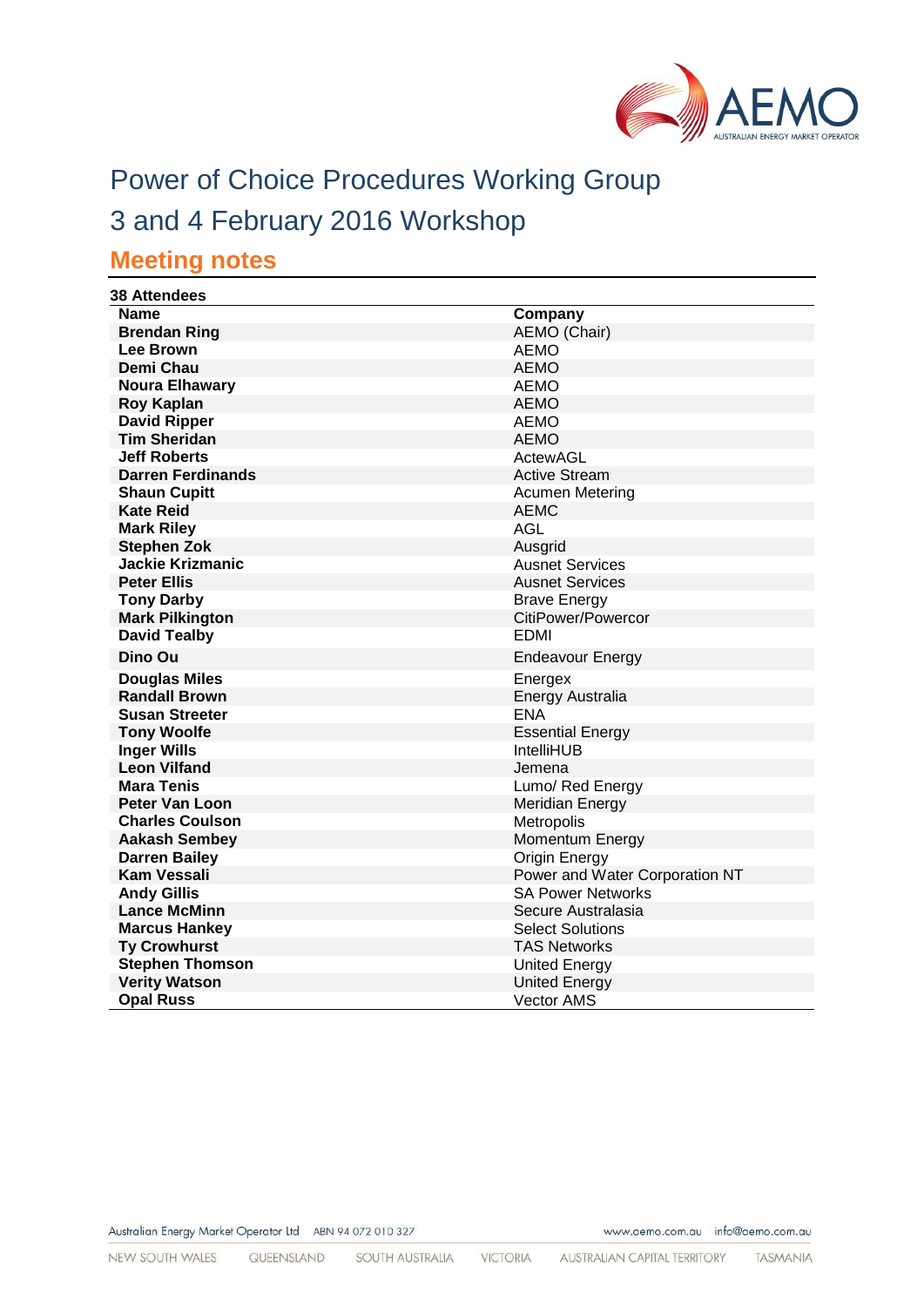

#### **Important note**

The intent of this document is to capture the commentary in summary form, from the POC Procedures Working Group (POC-PWG) workshop held over 3rd and 4th February 2016. The topics under discussion were led by the slides provided for the day and were presented by AEMO representatives. The information on the slides is not reproduced here, nor are the comments provided to the slides from the presenter, save for comments provided to summarise a discussion or in direct response to a question from an attendee.

Please note that procedure changes must be made in accordance with the NER Rules consultation procedures and therefore, all matters discussed at workshops and other meetings will be considered by AEMO and will assist in AEMO forming a position on various subjects but should not to be taken as a representation, warranty or agreement, express or implied, as to the final procedure changes.

#### **General items**

## *Timing of AEMO determinations*

Participants:

- Participants would like to have information regarding AEMO's decisions/positions on key issues in advance of the formal consultation, and would like AEMO to provide specific dates on when decisions will be made. This is to facilitate discussions and planning within participants' businesses.
- There should be a record of how the AEMO's positions have changed and a trail of what allows AEMO to arrive at a decision.
- AEMO should make a straw man of its considerations available to participants, waiting until 22 April (formal consultation start date) would be too late.

#### AEMO:

- AEMO's notes will capture participants' feedback which will assist in AEMO forming a position on the various subjects under discussion and on the requirements of the rule changes.
- AEMO will endeavour to provide industry with information as positions are formed prior to the formal publication of consultation documents, As many of the topics for consideration are interrelated and will have impacts on various procedures, it may not be possible to provide further information prior to the formal publication of consultation documents.
- AEMO noted that the procedure changes are subject to the NER rules consultation requirements, which specify the process and the timeframes that AEMO will work to. These requirements include the opportunity for interested parties to engage with AEMO and provide formal submissions as procedures develop.
- Participants are invited to provide feedback that will inform AEMO's procedure development any time prior to the formal consultation - either during or after the workshop sessions.
- AEMO will consider the suggestion to maintain a straw man of its considerations.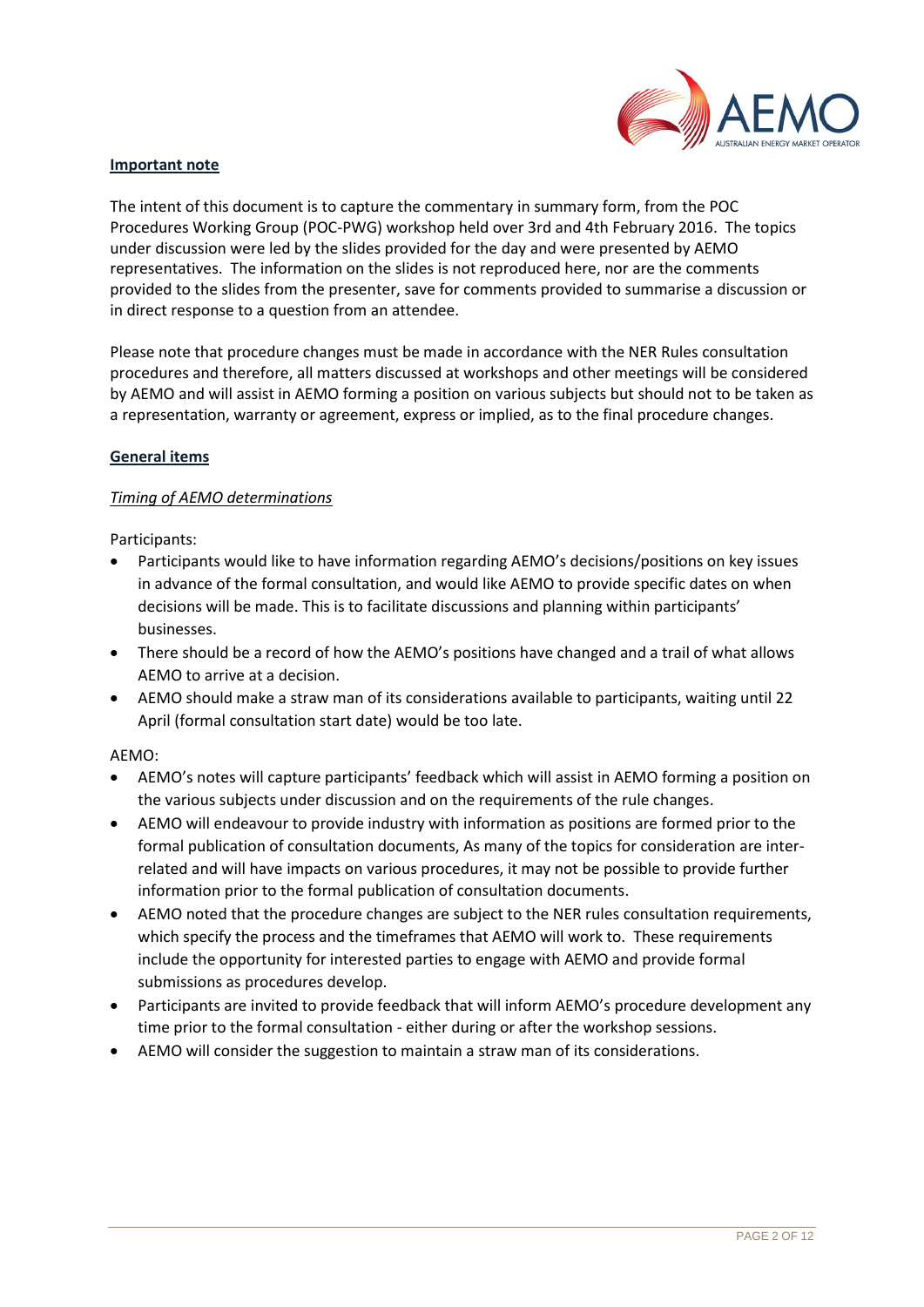

#### **Procedure discussions**

#### Topics:

- 1. Type 4 Meter Identification
- 2. Type 4 Metrology Requirements
- 3. Distributor Sample Metering
- 4. Network Device Management Requirements
- 5. Reconnection, Disconnection
	- a) Site Identifier
	- b) Provision of Services
	- c) NMI Status
- 6. Emergency Priority Procedures
- 7. Meter Churn

Please refer to workshop discussion topics handout for context.

#### **Topic 1: Type 4 Meter Identification**

1. Should the market be able to identify different type 4 metering installations?

Yes. Benefits:

- Support retailer quoting process: identification of different subsets of type 4 metering installations would allow retailers/incoming retailers to determine the services they offer to customers, noting that there is also a commercial overlay that retailers will need to consider i.e. availability of services will be dependent on commercial agreement with the MC.
- Support distributors in determining the services they can access at a site.
- Support site configuration: e.g. sites with a current transformer will not have remote reconnection and remote disconnection.
- Allow the market to differentiate technologies at different sites, for example: a site with old technologies would not be able to meet the requirement to have register read included interval metering data.
- The rule requirement to identify type 4A would result in the need to change participant systems. This presents an opportunity to add in identification of the various type 4 subsets.

No – keep changes at a minimum, keep the identifications of current 1-4 metering installations as they are and provide additional options to be used after 1 December 2017. Reasons:

- A simpler implementation.
- Having too many classifications would result in overheads of keeping a translation table for the characteristics of each classification.
- Having too many classifications would impact system performance.
- 2. What are the potentially useful different type 4 categories?
	- Suggested categories:
		- Existing type 4 (potentially further broken down by: current transformer/whole current, 3 phase/single phase)
		- **Type 4 advanced whole current (small or large)**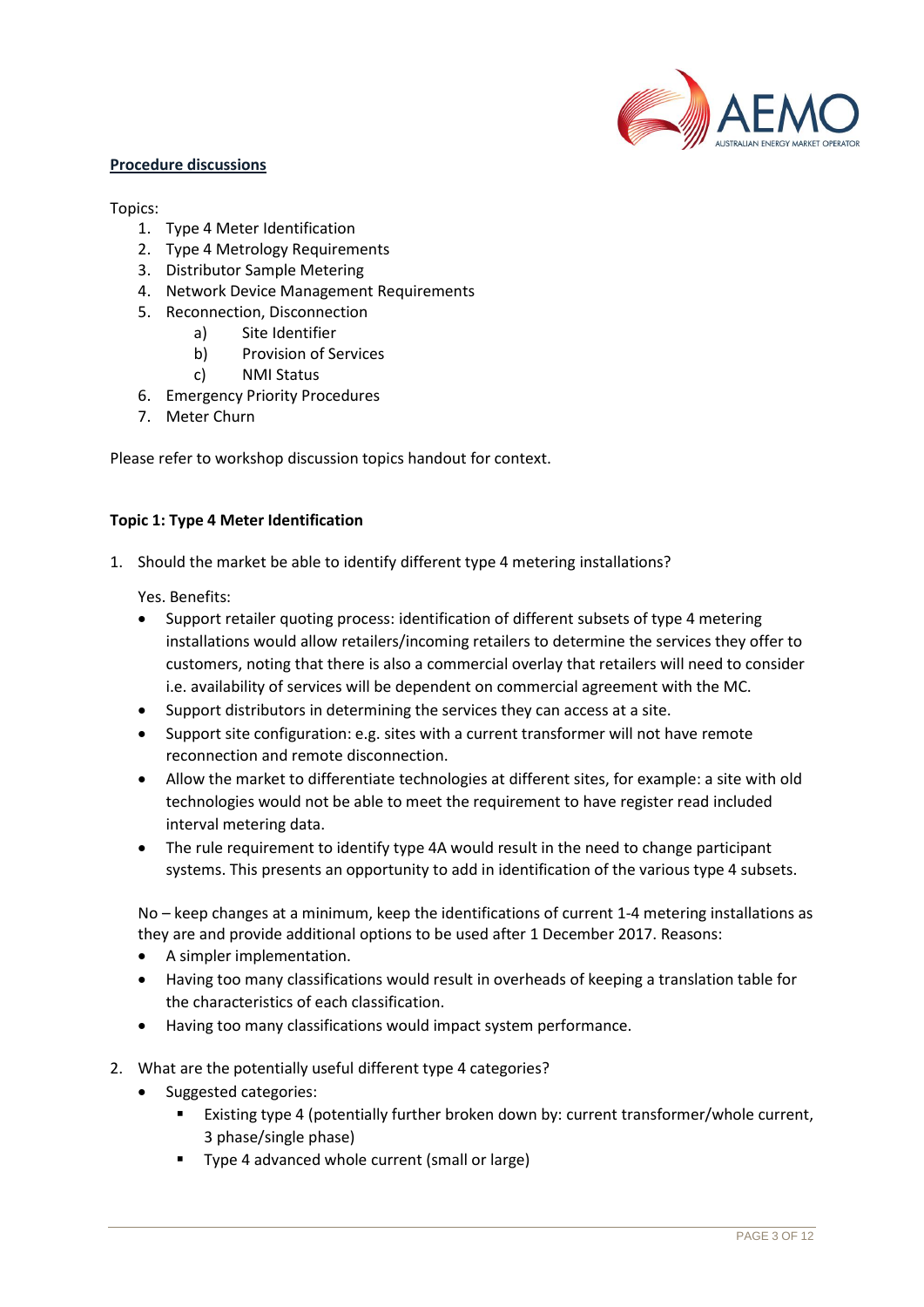

- Type 4 advanced current transformer (small or large)
- Type 4A (potentially further broken down by: 4A no communications network or 4A customer refusal)
- **UIC AMI**
- Prepaid meters (noting that prepaid is not considered in the rules or procedures nor the subject of the rule changes at hand)?
- Load control?
- Network device?
- The differentiation of 'type 4 advanced' into subsets of (i) whole current and (ii) current transformer was primarily considered to be useful in identification of the baseline services available to participants (noting that the minimum services requirements in the NER vary between these two connection types).
- Should type 4 minimum specification metering installations installed before 1 December 2017 have a separate classification and be transferred to the appropriate classification after 1 December 2017?
	- No, as the relevant service providers will need to go through the required accreditation process.
	- Yes, the provider can update them providing they have the capability to provide minimum specification services
- 3. How to identify different type 4 categories?
	- Options:
		- Use one level of identification add additional options to the existing metering installation type code field (e.g. COMMS4, ADV4CT, MRAM, etc.) to identify the different subsets of type 4 metering installations. This field is currently an 8-character alpha numeric field which will allow for different combinations of numbers and letters.
		- Use a combination of fields to identify different subsets of type 4 metering installations, a similar set up to VIC AMI meters which are identified by the metering installation type code (COMMS) and meter read type code (RWD) field. The next level of granularity is identified in a separate field.
		- Meter information can be identified through commercial negotiations.
- 4. Summary of discussions key points of note:
	- A general view was established that the MSATS meter installation type code was a field that could be used to accommodate new metering installation type descriptions/identifiers.
	- Having too many complex classifications at the top level (e.g. meter installation type code) could make the market too complicated and messy. If required, there is an alternate approach that could be taken - to look at the next, lower level of detail (e.g. single phase/three phase), in a different field.
	- Information on the type 4 classifications would only be useful if participants are mandated to populate the required field/s using the specific codes.
	- NMI discovery function in MSATS should include the different type 4 categories. As MPs and MDPs do not have access to NMI discovery, this identification should also be captured in C7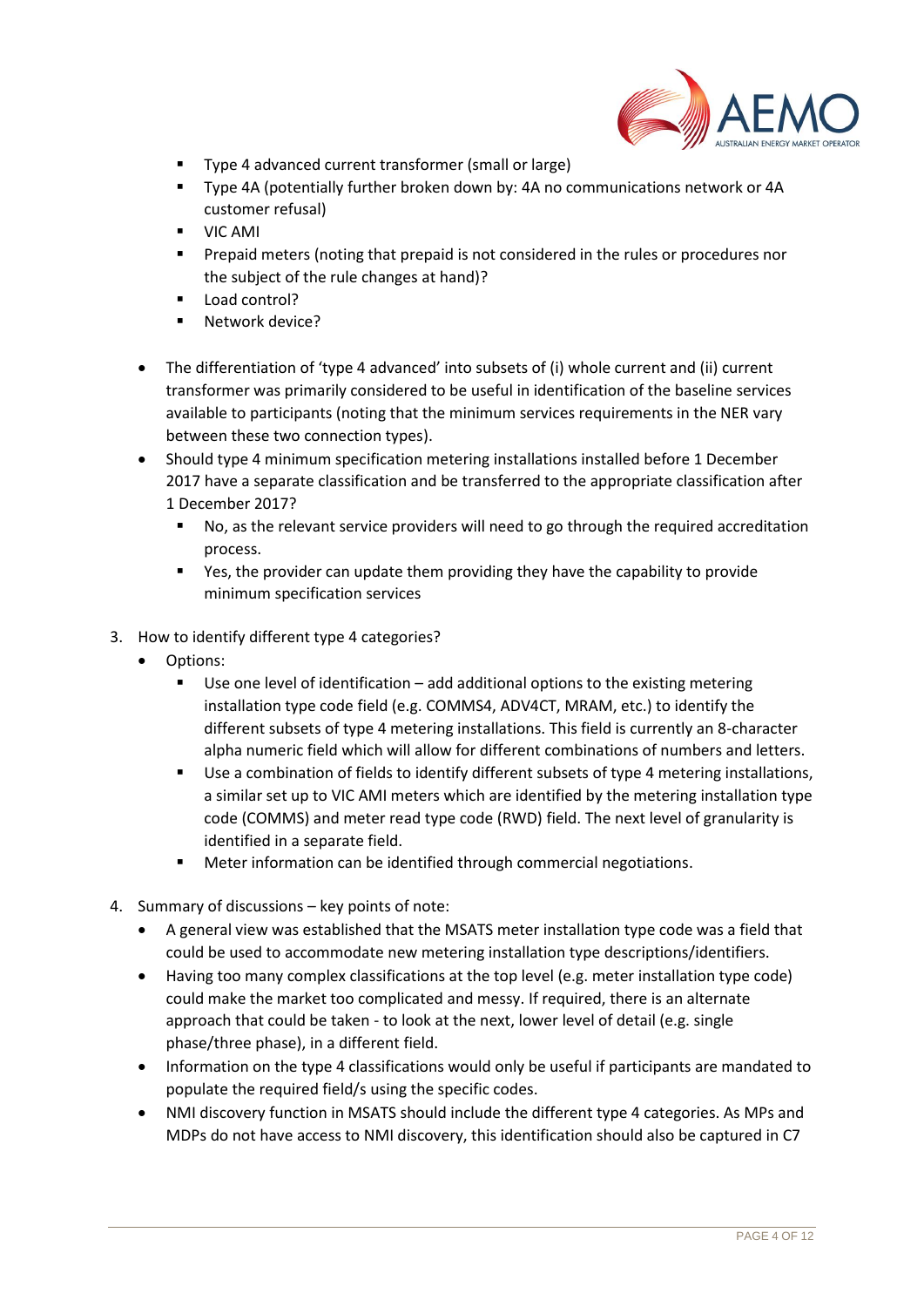

report. Knock-on effects on other market transactions and reports will also need to be considered.

## **Topic 2: Type 4 Metrology Requirements**

1. Can stakeholders provide substantive reasons for modifications of metrology requirements for sub-sets of Type 4 metering installations for AEMO to consider?

## *Type 16 "Agreed Method" of substitution*

- Consider modifying the Metrology procedure to allow MDPs to determine the appropriate substitution method for periods greater than 7 days, reverting to Type 16 "Agreed Method" only if substitution figures are challenged by relevant parties.
- The expected increase in the number of type 4 metering installations in the market would make Type 16 manual process unmanageable and current experience shows that the majority of the time, the FRMP, LNSP and LR would agree with the substitution method used by the MDP.
- Relevant parties should be given a period in which to object the substitution figures. After this period, the data become final. This is to prevent information from being unnecessarily held up. The objection period should be sufficient to allow any errors in substitution figures to be corrected. Incorrect substitution figures can have significant impact on wholesale settlement.

## *Differentiating type 4 metering installations based on large/small classification*

- Metrology procedure should differentiate a type 4 small from a type 4 large. Sites with greater throughput pose greater risks to the market therefore should be subject to more complicated validation and substitution rules. Sites with lower throughput, although classified as type 4, should not bear the same costs of applying complicated rules.
- Metrology procedure should consider differentiating sites based on metering throughput rather than Jurisdiction-based customer classifications where there is a disparity in the upper consumption thresholds (i.e. 160, 100). This would make the market simpler.
- Victoria has been applying type 5 metrology to AMI meters (which are equivalent to type 4 min. spec metering installations) without issues.
- If all processes are automated then applying the same rules to large and small type 4 metering installations should not pose a problem, why then is there a need to differentiate between large and small?
- The risk of delineating between large and small is that the site classification/consumption could change.

## *Differentiating type 4 metering installations based on Current Transformer (CT), Whole Current (WC) and High Voltage (HV)*

 Metrology should delineate sites based on CT, WC and HV. This delineation is already applied to type 5 meter registration i.e. for a CT site: a load check is required, WC: power outage check is required. It is recommended that the market applies the same requirements to type 4.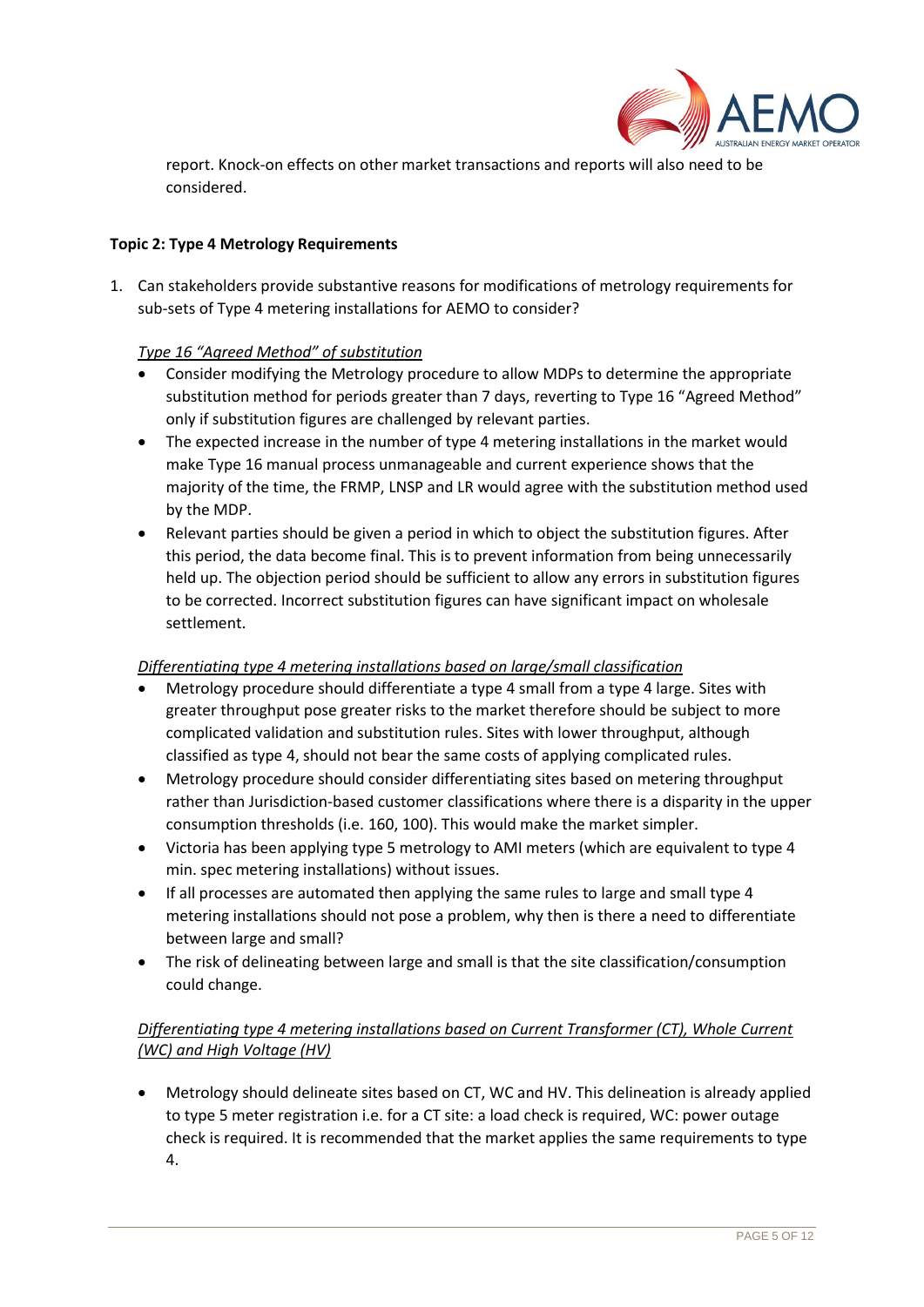

- Delineation should go further into CT 3 phase and single phase.
- There needs to be a review of the significant alarm list if metrology is to apply delineation on meter types.
- High Low validation should be reviewed.
- Any changes to metrology should also be presented to the MDP working group.
- 2. Summary of discussions key points of note:
	- Considered that a broader discussion regarding substitution types was required at an MDP forum – type 16 details to be captured for that forum to consider
	- Generally considered a sound approach to look at Metrology requirements differently, using the connection type as the point of difference (i.e. whole current metering installations verses current transfer connected metering installations).
	- Metrology Procedure requirements for AEMO to consider regarding whole current metering installations:
		- **Load check requirements**
		- **Significant alarm list**
		- Power outage notifications

## **Topic 3: Distributor Sample Metering**

- 1. Current practices and potential impact of Metering Competition rule change:
	- Scenarios which could result in a change to network's sample of meters:
		- Customer switching to solar
		- Customer installing interval meter
	- Network currently examines metering data and proceeds to install a sample meter at a new site if a current site is no longer suitable. The challenge after 1 December 2017 is that the MC/MP will have the responsibility of installing meters that meet the minimum services specification and will be classified as type 4 metering installations at that point.
	- Sample metering needs to be representative of type 6 metering installations and therefore any new type 4 metering installation is unsuitable by definition.
	- The risk of not keeping the management of sample meters with Network is that the timeswitch on the sample meters is not randomised, leading to an incorrect Net System Load values. Network would need to call up MPs to ensure time switch is randomised.
	- After 1 December 2017, as basic meters are replaced with interval meters, the number of sites suitable for sample metering would be reduced and eventually there will not be a requirement to perform profiling – however, it was noted that this could be some considerable time away.
- 2. Summary of discussions key points of note:
	- If the procedure requirements are unchanged, the Network could take one of the following approaches when a new sample site is required:
		- Install a meter as a check meter, leaving the metering installation intact and remaining as type 6;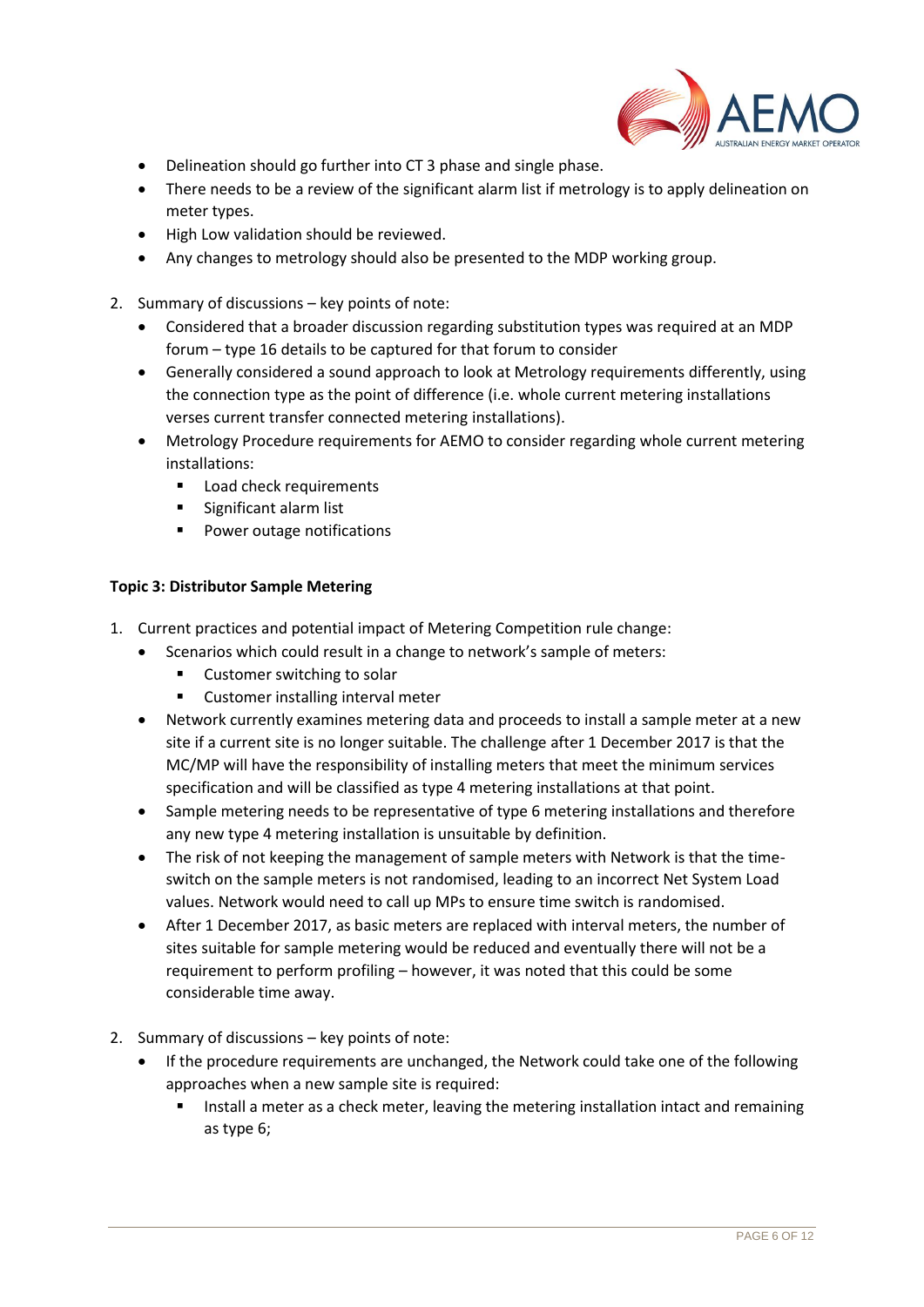

- **Install a check meter as a network device, leaving the metering installation intact and** remaining as type 6;
- **Where the network is no longer the initial MC, and the use of data from a type 4** metering installation is permissible, obtain data from new MC, either through a specific agreement to do so, or by use of metering data provided by the MDP to the LNSP, as is current market practice.
- Engage FRMP & MC to install meters with requirements specific for sample metering, providing the use of data from a type 4 metering installation is permissible.

## **Topic 4: Network Device Management Requirements**

- 1. Removal and return of obsolete network assets:
	- Network asset should only be returned where required under the rules or through commercial negotiations, AEMO procedures should not mandate return of network assets.
	- Where a network device that provides a control service is made obsolete as a result of a meter churn, the issue with network tariff needs to be resolved and the network device needs be returned to the owner as it is part of the metering installation being changed.
	- Where a network device that provides a time switch service and is used for the purpose of changing the register, it is part of the type 6 metering installation and should be returned, providing it is no longer required.
	- It is a good practice that the MP removes redundant devices, however the removal of these devices would add to expense, complexity and risks.
	- Consider a scenario where a network asset has been made obsolete for a long time and is not currently connected to anything, is it still considered as a network device?
	- If a network asset has been made obsolete prior to the new meter being installed, why should the MP be responsible for removing it and potentially making the installation good (e.g. filling up the hole on the wall) when the distributor would have disconnected and left it on site previously?
	- There is no rectification mechanism when a network asset has been removed in error. There should be a rule that allows this to be rectified.
	- Retailer and Network should look at sites with zero consumption and be proactive in determining a method to abolish the tariff and arrange for removal of obsolete devices.
	- Obsolete devices pose safety risks if still connected to the electrical installation.
- 2. Identification of network device:
	- The requirement to identify all devices would be an overkill, if there is enough space at the site then there is no need for the new MP to remove a network device.
	- Costs of identifying the network devices would outweigh the benefits.
	- Network could identify obsolete network devices in MSATS, MPs should remove these devices if they are identified. This practice would allow the market to keep the sites clean; settle on real, non -zero data and customer not having to incur additional costs (should they want the meter removed).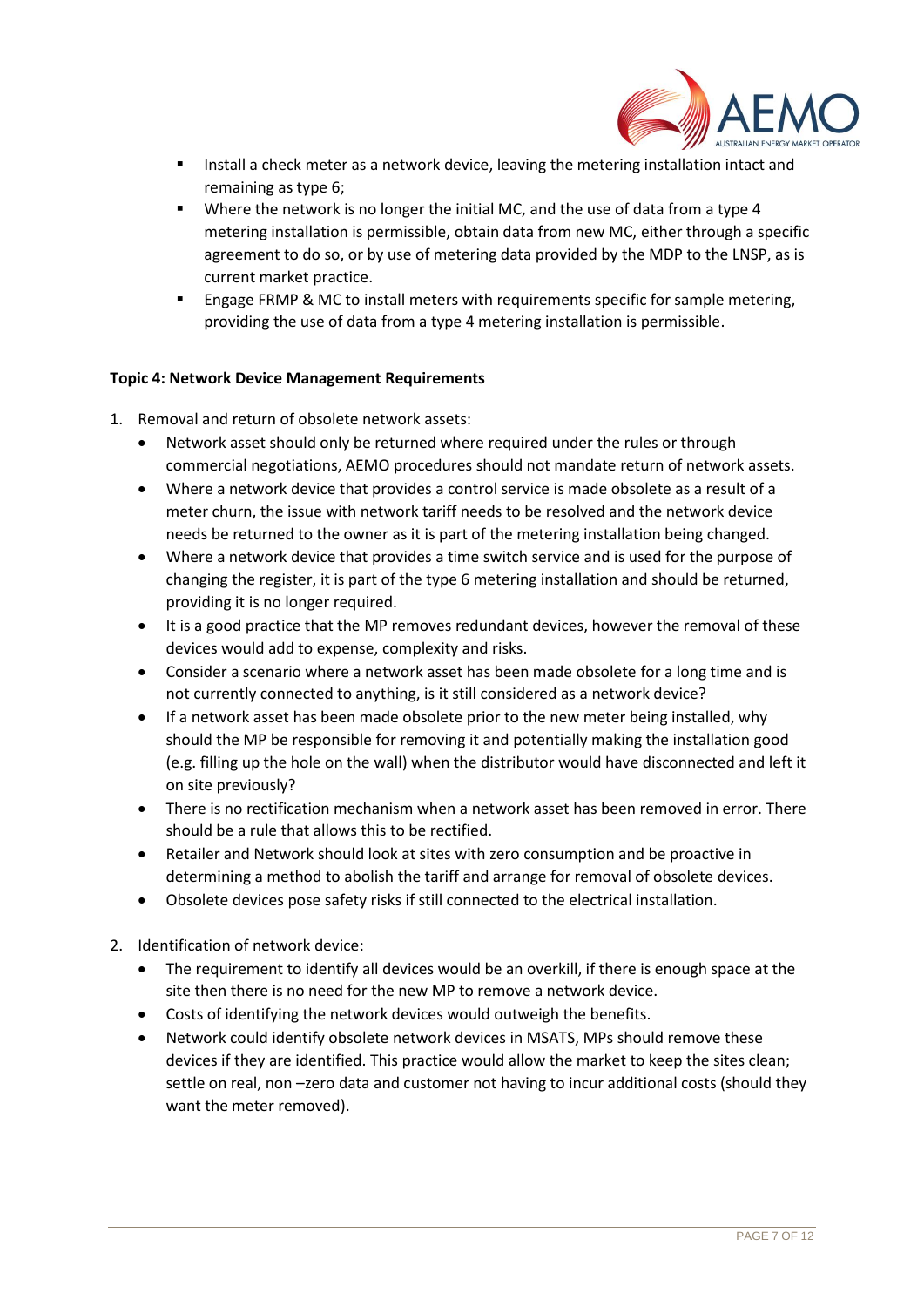

- 3. Summary of discussions key points of note:
	- General view that a network asset such as a timeclock that is being disconnected as a result of new metering being installed and is no longer required, should be returned alongside the meter device(s) as is current practice.
	- General view that old disconnected devices should remain untouched if found in a disconnected state, unless they require removal in order to accommodate the new metering or where an agreement has been established for the MC/MP to remove and return to the distributor.
	- A default arrangement for identification of a network asset appears preferable to any requirement for the distributor to provide or publish identification information. For example, a network asset is considered to be a network device unless:
	- The MC and distributor have made an agreement to the contrary, or
	- The network asset is a component of the metering installation which is made obsolete as a result of new metering being installed.
	- There would be an opportunity for retailers, distributors and other related parties to consider the removal of obsolete devices that are fortuitously discovered either at the time of performing metering changes, or prior upon investigation of metering data (e.g. a dedicated not water supply at an installation where the electric hot water system has been removed), noting that any such changes may result in an alteration to the supply agreement with the customer and would need to be treated accordingly. This does not appear to be a matter for AEMO procedures at this time.

#### **Topic 5: Disconnection & Reconnection**

- 1. Indicator in MSATS to identify nature of disconnection:
	- Many stakeholders consider there to be a need for indicators to identify the nature of a disconnection (remote or physical) so that the method of reconnection could be determined.
	- Views were also expressed that the party who performed the disconnection should be in MSATS also.
	- The requirement to identify the party that performed the disconnection does not exist today as the Network is the only party that can carry out disconnections currently. Post 1 December 2017, the retailer will be able to request the MC to perform disconnections. A position was put forward that if the party who performed the disconnection was identifiable, the retailer would know who to contact to get a reconnection performed.
	- It was proposed by AEMO that an indicator of the method of disconnection would not allow any party to be certain on the method that would need to be employed for a reconnection (as there are various reasons why a site visit would be required to reconnect regardless of whether the disconnection was performed remotely). There were no arguments presented to the contrary.
	- AEMO discussed the potential scenarios for disconnection were the retailer would only need to identify the metering coordinator to determine who to send a request to:
		- Initial metering coordinator is the metering coordinator reconnection request will always be sent to the MC/MP/MDP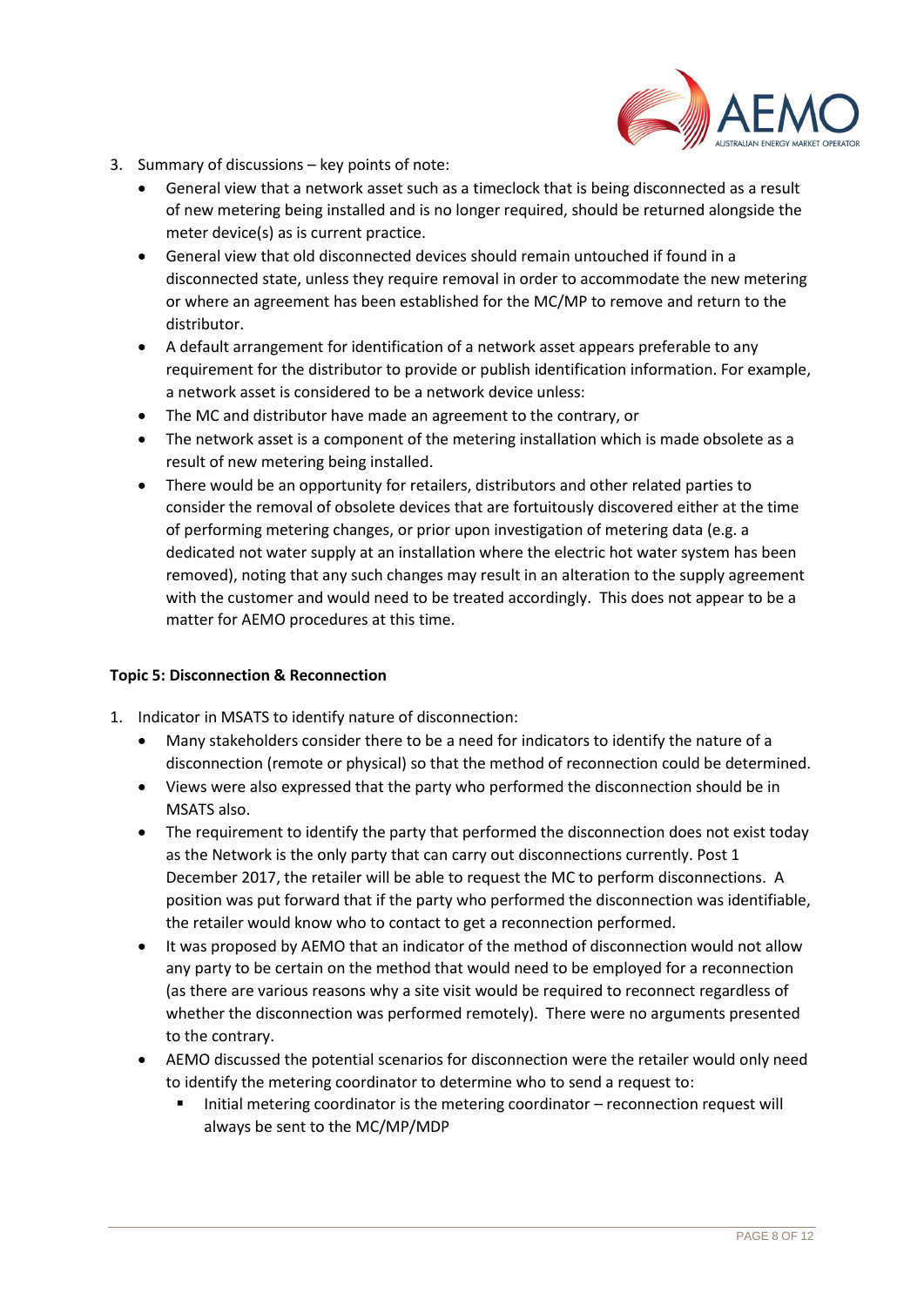

- Contestable metering coordinator is the metering coordinator (and the site has not been disconnected by the distributor) – reconnection request can be sent to the MC/MP/MDP and it will be actioned either remotely or at the meter
- Contestable metering coordinator is the metering coordinator (and the site has been disconnected by the MC at the request of the distributor) – reconnection request can be sent to the MC/MP/MDP and it can be actioned either remotely or at the meter subject to the agreement between the retailer, distributor and MC
- AEMO identified one scenario where the retailer would not necessarily be able to obtain a reconnection simply be requesting the MC perform the service:
	- Contestable metering coordinator is the metering coordinator (and the site has been disconnected by the distributor, without any action being performed by the metering coordinator) – in this case a reconnection request could either:
		- Be sent on from the MC/MP/MDP to the distributor on behalf of the retailer (providing an agreement has been reached to perform such a process between the parties concerned)
		- Be rejected back to the retailer with an appropriate rejection code that informs the retailer of the need to contact the distributor to facilitate the reconnection.
- 2. Identification through NMI status and meter status:
	- Consider the option of using the NMI status code to indicate a disconnection performed by the Network and the meter status to indicate a disconnection performed by the MP. These fields would need to be NMI discoverable.
	- Some participants would require NMI status code to indicate a disconnection regardless of who performed the disconnection. This is because NMI status is used to drive back end processes such as substitution and validation, service charges, assigning tariff etc.
	- Having a flag at meter level would allow MC to identify when individual meters have issues.
	- Indicator should not be at the meter level as a site could have up to 24 meters, updating the statuses of all 24 meters would not be an ideal solution, on the other hand, this option would provide information at a more granular level.
	- If a single field is used then multiple parties would need to be able to update the same field, this could lead to conflicting actions, finger pointing etc.
	- Post 1 December 2017, it is reasonable to expect that MCs and service providers in the market would have processes/contracts in place to facilitate the transfer of required operational information from one service provider to another in the case that a service provider has performed a disconnection and a new service provider is charged with performing a reconnection – regardless, it appears that this is not a matter for AEMO procedures.
	- Any new fields may require associated service levels to be stated regarding the updating of those fields and potentially the notification to other parties of an update. Alternatively, the obligation to update MSATS could also be dictated by commercial agreements between parties.
- 3. Who performs remote services?
	- Consider the possibility of remote services being performed by all three parties: MC, MP and MDP? – It was noted that the MP and MDP are the only parties accredited to perform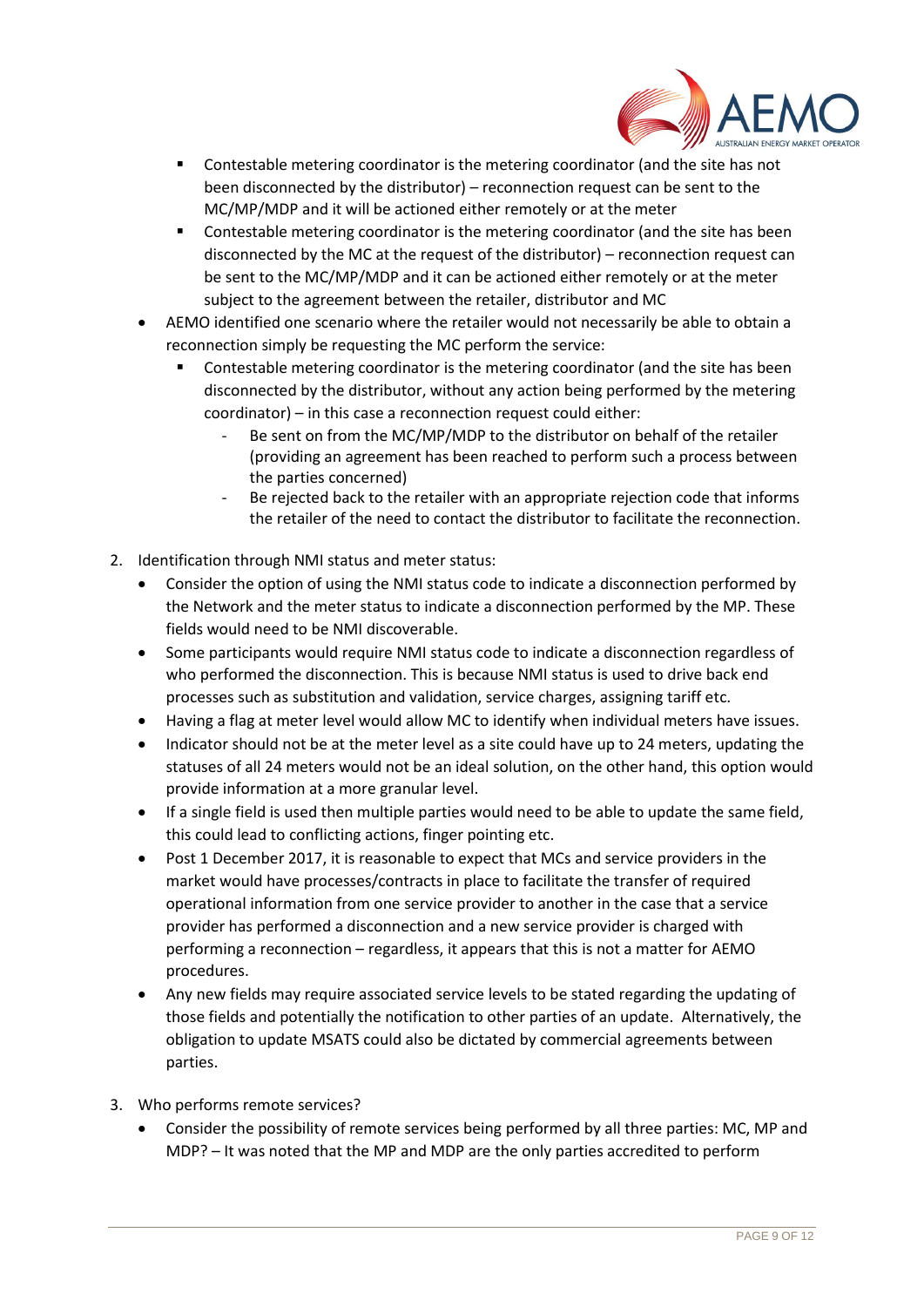

services while the MC will be a registered participant and will not be required to have any form of accreditation.

- Position proposed that the MP does fieldwork, MDP does remote communications so logically MDP should perform reading and remote reconnections and disconnections.
- Accreditation process could be made complicated if multiple parties are responsible for delivering one service.
- While it is reasonable to expect MDP to perform remote disconnections and reconnections, the requirements of safety regulators need to be considered. In Victoria, end to end system is required to gain accreditation. Service providers rely on the function of the meter (MP's asset) for reconnections and disconnections. Once the MP's system has been accredited, the MDP may be accredited to perform disconnections and reconnections in the form of a subcontract type relationship.
- MDP's responsibility is to collect data, MDP is not responsible for changing the meter on site. Remote disconnections and reconnections should be performed by the MP.
- Only one party, the MP, should be accredited to perform this function as it is the MP's asset. Should the MP require the services of the MDP to perform this function, it can be arranged by the MP through internal/commercial negotiations.
- MP is currently providing remote disconnections and reconnections in the type 4 and Vic AMI space, it is reasonable to expect the MP to continue perform this function but MP should not be expected to be able to send meter readings through B2B transactions.
- When designing a solution in MSATS (flag/notification for a remote reconnection or disconnection), be cognisant of the fact that MP updates registers, MDP updates the meters, MP might not have access to update the relevant flags unless changes are made to accommodate.
- Provision of remote disconnections and reconnections is optional, how does this fit into the requirement to gain accreditation for MPs and MDPs? How do the requirements in the Network's safety management scheme interact with AEMO's accreditation process? – AEMO is currently reviewing whether there needs to be accreditation in respect of these services and whether there are impacts on service level procedures. Accreditation procedures are due to be published by March 17.
- Decision as to who should be accredited should be based on who has control the use of sub-contractors is standard in the today's business operations.
- Need to consider all aspects when determining solution: obligations to update MSATS, current practice/requirements in B2B, contractual relationships between parties.
- If accreditation is for end-to-end service, rather than capability of the meter, then industry would need to be involved in determining appropriate service levels in the Minimum Services Specification Procedure. AEMO expects to discuss the Minimum Services Specification, including service levels in upcoming workshops.
- 4. Meter reading requirements with respect to remote disconnection?
	- A meter reading is not required prior to a remote disconnection as the meter is still 'live' and the remote disconnection does not disable the ongoing process to retrieve data, therefore no specific requirements need to be stipulated for the retrieval of data upon a remote disconnection.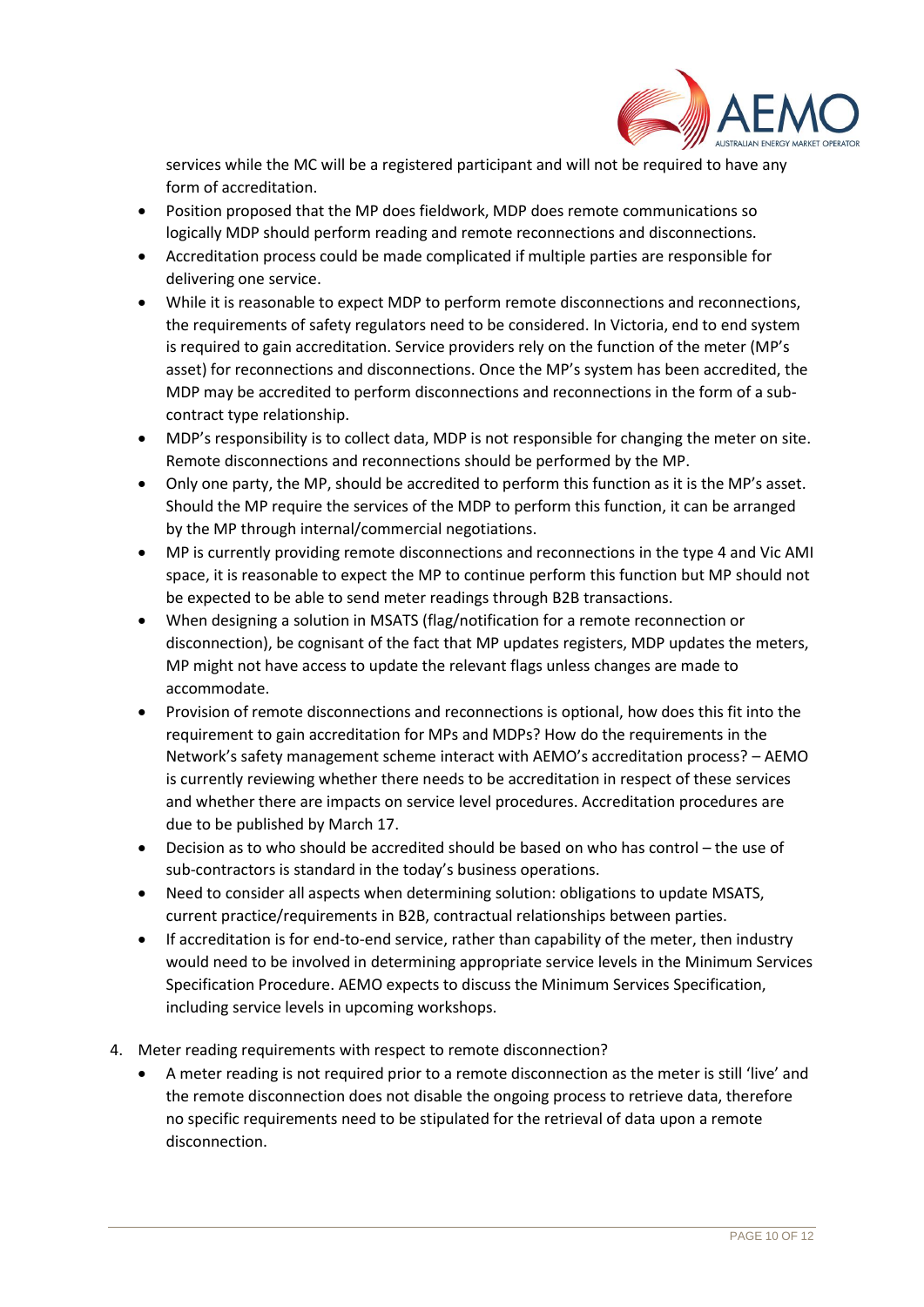

 Retailer's service order ID needs to be included in provision of metering data – this could be considered in commercial agreement between the retailer and MC if necessary.

## **Topic 6: Emergency Priority Procedures**

- 1. Criteria for determining when an emergency is present:
	- Procedure relates to management of bandwidth how messages/services are to be prioritised in an emergency.
	- There should already be existing processes to manage emergency events and Emergency Priority Procedure would be to support existing processes.
	- Scenarios for an emergency event: fire, flood, storm, outage, network constraints, terrorism etc... Events that cannot be managed by BAU processes.
	- Categorising events into flood, fire etc.… is going in the wrong direction, network knows when there is a problem, network will declare an emergency (and send notifications) when one is present. In an emergency, network may look to perform load shedding, emergency supply capacity control, outage management. Services required in these events include 'pinging' meters (NMI enquiry), disconnecting and reconnecting connection points at different levels (feeder or more granular level).
	- Network currently can perform all required services to manage emergencies without metering services, what is the point of the Emergency Priority Procedure?
	- Network would need to have existing contracts with service providers to request services in an emergency and would need to have these contractual relationships in place as part of their emergency management plan.
	- Need to consider equity issues. e.g. the same customers might be disconnected or reconnected in an emergency because their service providers have a contractual relationship with the Network or provide those services at lowest costs.
	- Need to address service providers' other market obligations such as provision of data for market settlement during an emergency. Should these obligations be relaxed in an emergency? There would be a number of implications if that were to be the case.
	- Would MSATS NMI status need to be updated when meters are disconnected/reconnected in an emergency event? Consider the consequences when market is flooded with notifications.
	- Notifications are required to declare both the start and the end of an emergency.
- 2. Summary of discussions key points of note:
	- There was a general view expressed that the distributor should be in control of determining the start and end of an emergency priority event.
	- Such events are published by distributors today AusNet Services website was used as an example where outages of various descriptions are published and maintained for public access and review.
	- The types of services that the distributor may want to access that are listed in the Minimum Services Specification are:
	- Remote disconnection and reconnection
	- NMI enquiry